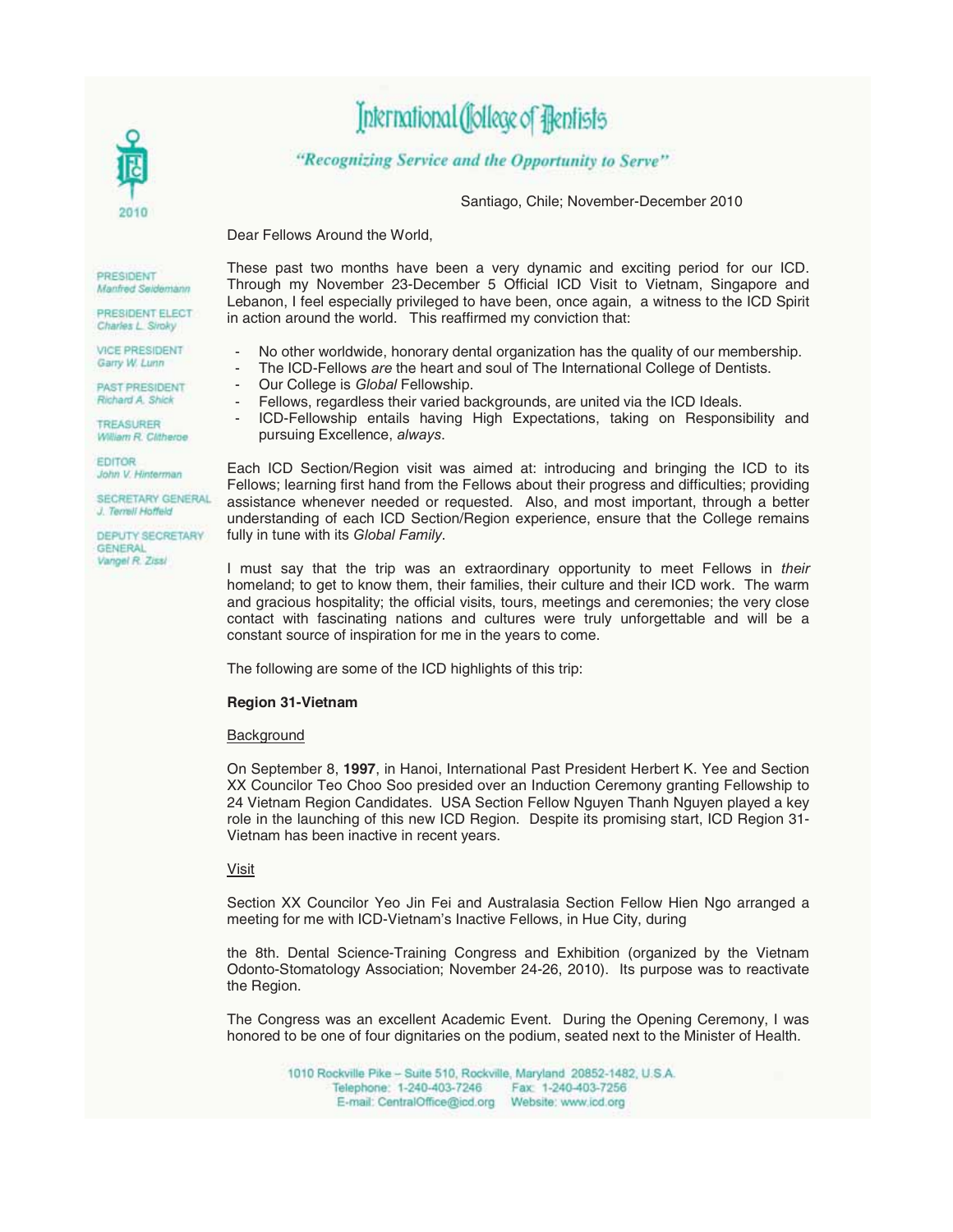# Jnternational (Jollege of Bentists

### "Recognizing Service and the Opportunity to Serve"

It was my privilege, on the first day, to deliver a talk on ethics, and to close the 2-day Dental Congress with a presentation on our International College of Dentists.

PRESIDENT Manfred Seidemann

PRESIDENT ELECT Charles L. Siroky

**VICE PRESIDENT** Garry W. Lunn

PAST PRESIDENT Richard A Shick

TREASURER William R. Clitheroe

**EDITOR** John V. Hinterman

SECRETARY GENERAL J. Terrell Hoffeld

DEPUTY SECRETARY GENERAL Vangel R. Zissi

In Hue City, I met with a number of very distinguished academicians who were "Inactive ICD-Fellows." They were very eager to discuss ways to "re-freshen", as they expressed it, their ICD Region. Immediate progress was made and the details will be worked out in the months ahead. The ICD-Vietnam Region re-inauguration, plus an accompanying ICD Continuing Education Event and Induction Ceremony, are tentatively scheduled for April 2011.

The Vietnam Visit was a memorable reunion with exceptional, meritorious and hardworking colleagues committed to actively participate in the Ottofy-Okumura Dream. Through dedicated local teamwork and the active participation of our College-at-Large, Region 31-Vietnam will be refreshed and move forward to realize its promising potential. Fellow Hien Ngo was awarded a Presidential Certificate to Honor, Recognize and Thank him for his Dedication, Loyalty and Generous Service to the International College of Dentists.

#### **Region 25-Singapore-Indonesia; Singapore**

The Region 25-Singapore-Indonesia Visit, in Singapore, included a frank and productive ICD-Orientation and Evaluation Meeting. Also, a moving Initiation (Induction) Ceremony took place. Internal expansion was discussed, as well as the need to incorporate Brunei into the Region.

The Region's Initiation (Induction) Ceremony was held on Sunday, November 28, in the evening. It was organized and presided by Regent Yeo Jin Fei. Twenty-one distinguished colleagues from Singapore, Indonesia and Brunei were granted the *Honor of ICD Fellowship*. Regent Yeo and I participated with speeches. I also presented a Fellowship Orientation Program.

At the end of the Ceremony, Fellow Yeo Jin Fei was awarded a Presidential Certificate to Honor, Recognize and Thank him for his Dedication, Loyalty and Generous Service to the International College of Dentists. After the Event, a dinner was held to celebrate this special occasion.

On Monday, November 30th., I visited the National University of Singapore Dental School. Prof. Yeo Jin Fei gave me a tour of this impressive institution, where, early in the morning, I presented two lectures on Ethics.

#### **Section X-Middle East; Lebanon**

The Section X-Middle East Visit was a remarkable series of ICD-related experiences. Councilor Cedric Haddad was a very gracious host and guide. Together, we visited the Dental Museum, American University of Beirut and the Lebanese University School of Dentistry. I had interesting meetings with the heads of the three institutions.

I was asked to participate in the Section's Regents Meeting, which was an intensive work session. Several pressing aspects of the Section's growth and development were analyzed.

1010 Rockville Pike - Suite 510, Rockville, Maryland 20852-1482, U.S.A. Telephone: 1-240-403-7246 Fax: 1-240-403-7256